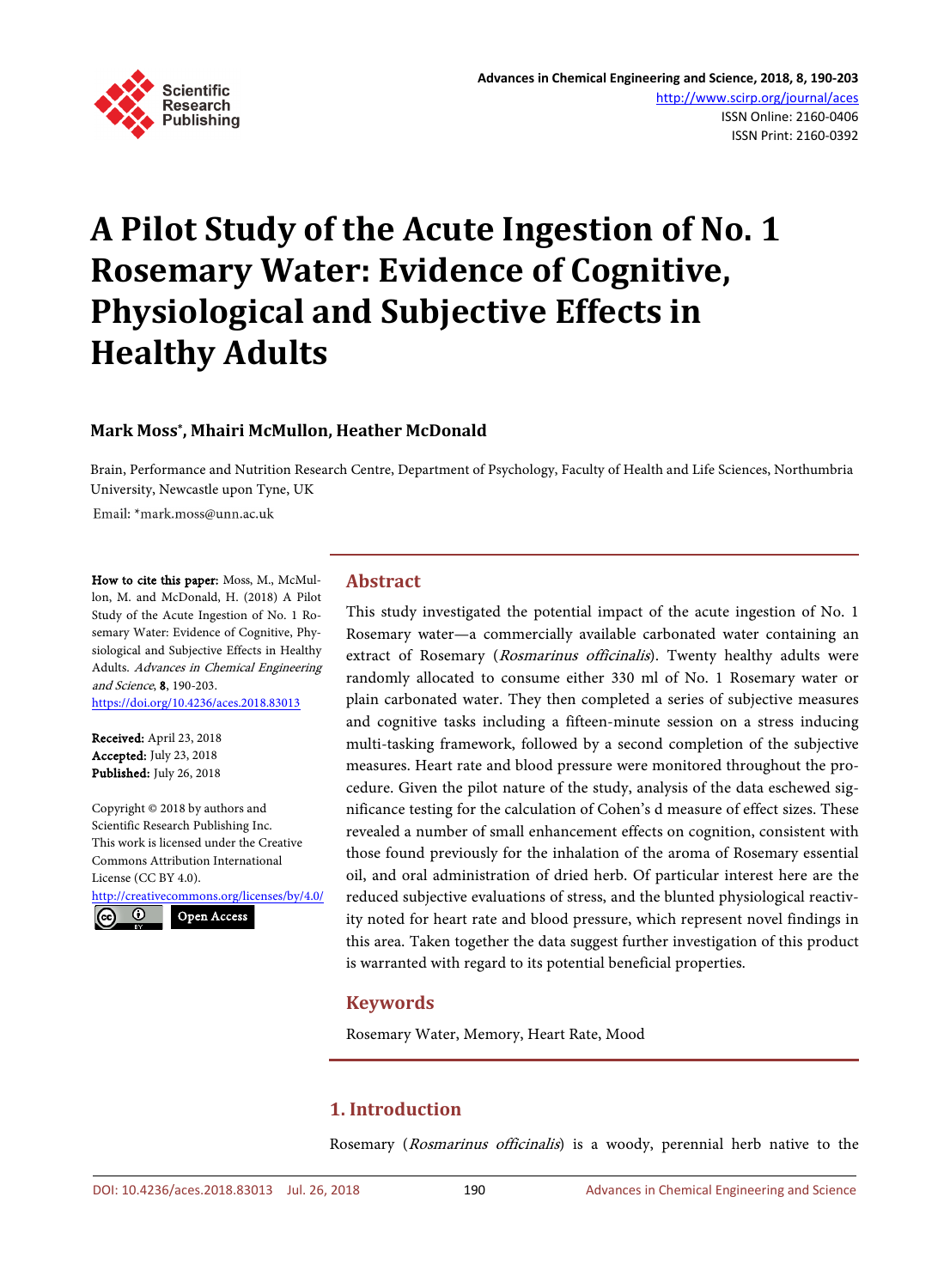Mediterranean region. Historically it has been associated with memory and some studies suggest that this reputation may not be without substance. Completion of computerised tasks by healthy young adults in cubicles infused with Rosemary aroma have demonstrated enhancements on long term memory performance compared to no aroma [\[1\].](#page-11-0) More recently Rosemary aroma has been shown to deliver improvements in prospective memory [\[2\],](#page-11-1) and visual and numerical memory [\[3\].](#page-11-2) A number of studies have combined objective performance measures with subjective evaluations and physiological measurements. Diego and colleagues [\[4\]](#page-11-3) found Rosemary aroma improved aspects of performance, and produced feelings of increased alertness and reduced anxiety. Importantly, these were matched with electroencephalography (EEG) recordings that showed decreased frontal alpha and beta power, suggesting increased alertness. Supporting evidence of these phenomena has been provided in a study that also reported increases in heart rate, blood pressure and respiratory rate during exposure to Rosemary aroma [\[5\].](#page-11-4) However, participants undertook no assessment of cognitive performance in this study. Interestingly, in a study investigating mood and heart rate responses to an anxiety provoking task, Rosemary aroma reduced feelings of fatigue and inertia, but observed reductions in heart rate disappeared when pleasantness of aroma was employed as a covariate in the analysis. These latter studies suggest a potentially complex relationship between physiological responses, cognitive task demands and subjective evaluations under conditions of aroma exposure.

With regard to acute orally administered Rosemary, Laybourne and colleagues found similar effects on long term memory as those for the aroma when administering 1600 mg of dried herb in young participants [\[6\],](#page-11-5) and improvements in memory retrieval speed have been reported in an elderly sample following a 750 mg dose [\[7\],](#page-11-6) although high doses (6000 mg) produced negative effects. A recent chronic study [\[8\]](#page-12-0) found that a 500 mg dose delivered twice daily for a month improved both prospective and retrospective memory compared to placebo in a student sample. In addition, the authors reported reduced anxiety and depression and improved sleep quality in the Rosemary condition. It is worth noting however, that all the measures in the latter study were subjective self-reports and no objective measures were taken.

The market for herbal-based products as life and wellbeing enhancers has grown exponentially in the last twenty years—irrespective of economic down turn and recession. The global market for products used as dietary supplements or phytomedicines, either in capsules, extracts or drinks was estimated at US\$ 60 billion in 2000, increasing dramatically to US\$ 107 billion by 2017 [\[9\].](#page-12-1) However, the efficacy of many of these products remains untested and claims unverified. Given the rapidly increasing value that is placed on herbal interventions by the general public it is becoming imperative that scientific assessment using well established measures and robust techniques is undertaken. To date, this is seriously lacking.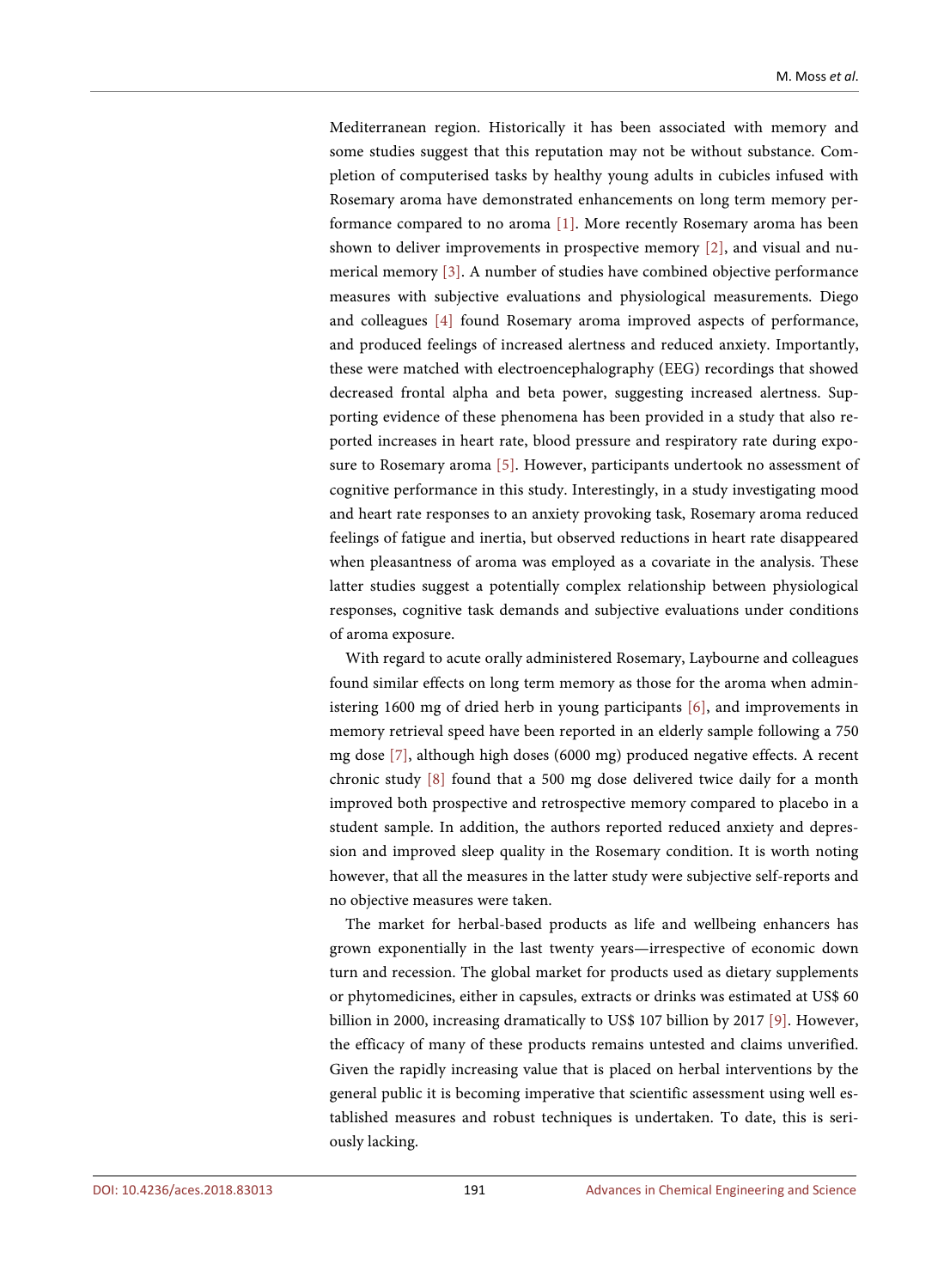In the current pilot study, the potential impact of the acute consumption of No. 1 Rosemary Water<sup>TM</sup>—a commercially available product containing an extract and hydrolat of Mediterranean Rosemary—is investigated. Measures of memory previously indicated as sensitive to Rosemary aroma, and a stressful experimental paradigm are coupled with subjective measures of mood and objective measures of physiological responses. Given previous findings considered above it might be predicted that Rosemary Water will have the potential to enhance measures of memory and aspects of mood. However, the inconsistent data on physiological responses, and a lack of data relating to stressful experimental paradigms in this area means that no predictions are made regarding these variables.

# **2. Method**

## **2.1. Design**

A one factor independent groups design was employed in this study. The independent variable was the water consumed by the participants and had two levels: Rosemary water or plain water. The dependent variables were categorized as cognitive, subjective and physiological and contained the following:

## **Cognitive**

Immediate Word Recall, Delayed Word Recall, Prospective Memory Score, Multitasking framework total score and scores from the four components.

#### Subjective

Mood measures Alert, Content and Calm mood, and Positive/Negative Affect measured at the start and end of the testing session. Present Stress was measured at baseline and at eight time points through the testing procedure. The NASA Task load index was completed at the end of the testing period.

#### Physiological

Heart rate and Blood pressure were recorded continuously throughout, and change from baseline values calculated for eight time points in the testing procedure.

## **2.2. Treatment**

330 ml bottles of carbonated No. 1 Rosemary Water (No1. Rosemary Water Ltd., 6 Burnsall Street, Chelsea, London, SW3 3ST) and plain carbonated mineral water were sourced from a local department store. Gas Chromatography Mass Spectrometry (GCMS) and High Performance Liquid Chromatography (HPLC) analyses of the extract and hydrolat used in the production of the Rosemary Water were undertaken by Blue Sky Botanics, Castle Farm, Upton Bishop, Ross-on-Wye, HR9 7UW. These identified the presence of a number of terpenes predominantly 1,8-cineole, and also Rosmarinic acid. In addition quinnic acid and glucosamine-like compounds are detectable.

## **2.3. Blinding**

Rosemary water has a distinctive taste. In order to try and blind participants to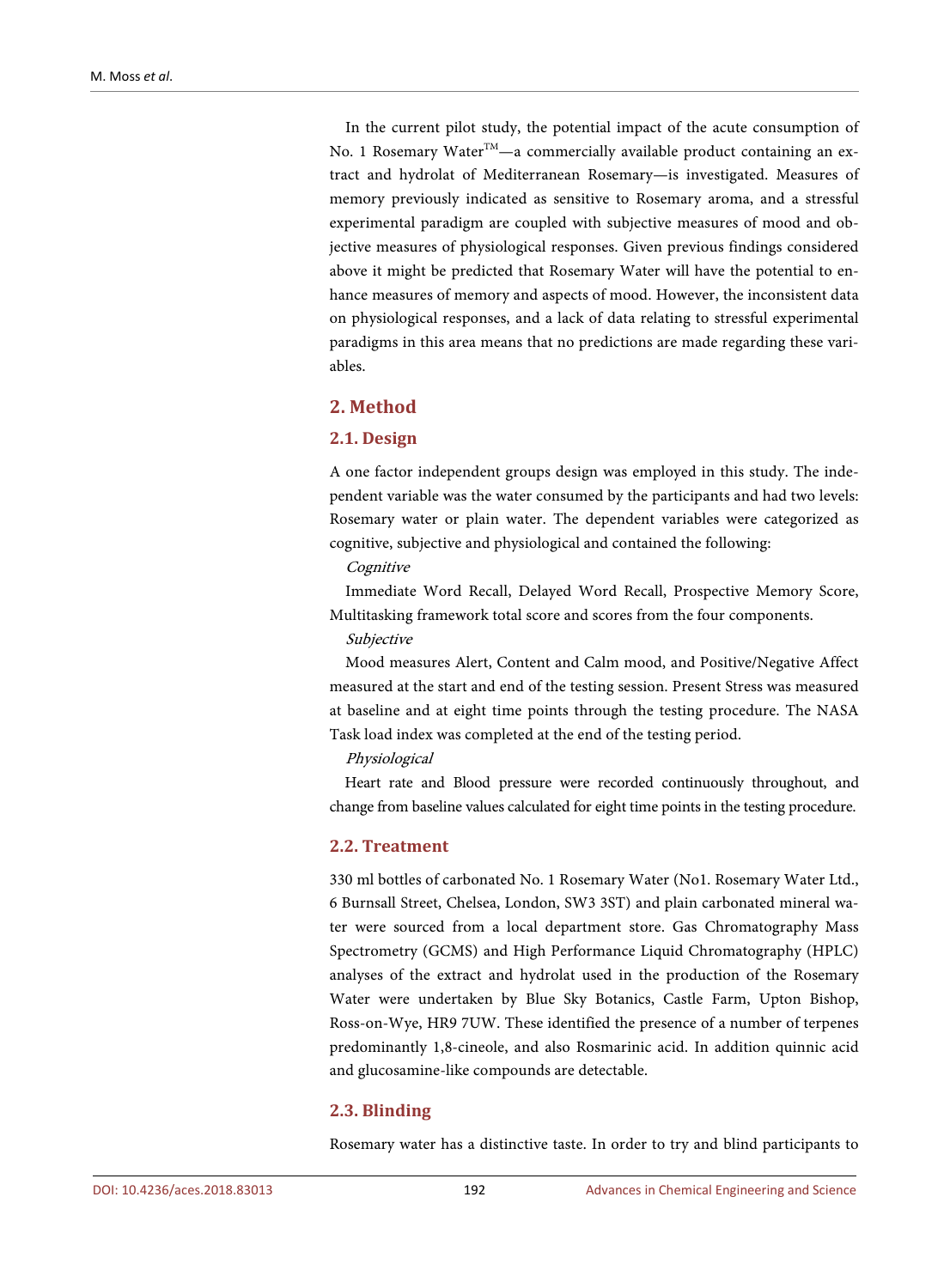condition, those in the Rosemary water condition were informed that we had produced a flavour-equivalent water that contained no potentially active compounds. Those in the plain water condition were told that the Rosemary water we were testing had had the flavour element reduced so as to be negligible. The researcher indicated that they were also blind to which condition participants were in. At the completion of testing participants were asked to guess which treatment they had actually been given. Chi square analysis revealed that the blinding had been successful  $\chi^2(1) = 1.818$ , p = 0.178.

## **2.4. Participants**

Twenty participants were each paid £10 each for taking part in the study. The Rosemary water group consisted of seven females (mean age  $= 26.71$  years, SD  $=$ 4.78) and three males (mean age = 24.33 years,  $SD = 3.05$ ). The Control group consisted of seven females (mean age =  $34.42$  years, SD = 11.19) and three males (mean age =  $25.00$  years,  $SD = 3.60$ ).

#### **2.5. Materials/Equipment**

#### **2.5.1. Blood Pressure & Heart Rate**

Systolic and Diastolic blood pressure, and heart rate were measured continuously via the Portapres ambulatory blood pressure monitoring (ABPM) system. Portapres offers proven and tested clinical technology based on 20 years of scientific research. Data is stored and retrieved using the BeatScope software. Values were split and averaged over the phases of the study.

#### **2.5.2. Mood**

Subjective self-report mood was assessed using the Bond-Lader visual analogue scales [\[10\].](#page-12-2) The 16 visual analogue scales of Bond-Lader were combined as recommended by the authors to form three mood factors: "alert", "calm" and "content". To calculate the impact of the testing procedure and the Rosemary water, difference scores were calculated by subtracting initial values (pre-) from final values (post-). Positive values therefore indicate an increase in the mood dimension over the test period whereas negative values indicate a decrease in the mood dimension over the testing period.

#### **2.5.3. Present Stress Scale**

A single item "How stressed do you feel right now?" was used to evaluate present stress. Single item measures may be preferable as they are quicker to complete at times when other activities are being undertaken, are potentially easier to understand and respond to, may have more face validity and be more flexible as opposed to more complex measures [\[11\].](#page-12-3)

## **2.5.4. NASA Task Load Index**

The NASA-TLX comprises a set of six scales anchored with "Low" and "High" at the extreme points. Mental Demand: How much mental and perceptual activity was required? Was the task easy or demanding, simple or complex? Physical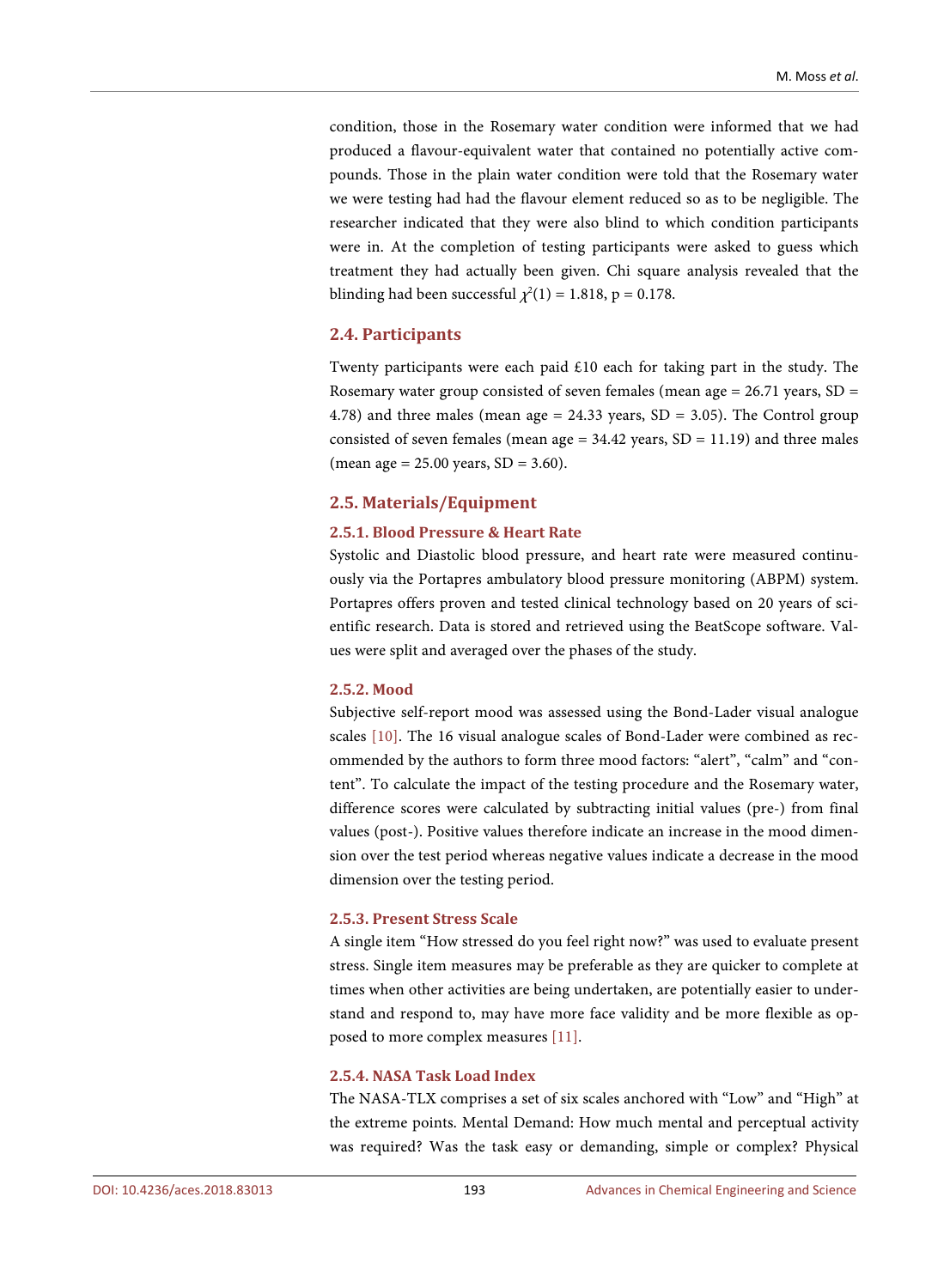Demand: How much physical activity was required? Was the task easy or demanding, slack or strenuous? Temporal Demand: How much time pressure did you feel due to the pace at which the tasks or task elements occurred? Was the pace slow or rapid? Overall Performance: How successful were you in performing the task? How satisfied were you with your performance? Frustration Level: How irritated, stressed, and annoyed versus content, relaxed, and complacent did you feel during the task? Effort: How hard did you have to work (mentally and physically) to accomplish your level of performance?

## **2.5.5. Positive and Negative Affect Scale (PANAS)**

The PANAS questionnaire consists of two 10-item scales to measure both positive and negative affect. Each item is rated on a Likert scale of 1 (not at all) to 5 (very much). Research has identified that the measure can be successfully utilized within clinical and non-clinical populations [\[12\].](#page-12-4)

## **2.5.6. Memory Tasks**

Immediate and Delayed word recall required participants to recall as many words as they could from a list of fifteen, presented sequentially at a rate of one per second at the start of testing. Prospective memory was assessed by asking participants to send a text message of their participant number at a specific time after the testing session finished. Deviation before or after the allotted time was taken as a measure of prospective memory error.

#### **2.5.7. Multitasking Framework**

The Multi-tasking Framework (MTF) computerised battery (Purple Research Solutions UK) was used to induce acute psychological stress. The computerised battery consists of four split screen tasks, which are displayed simultaneously. This allows for a multi-tasking environment to be created and the workload intensity can be increased by increasing the difficulty of the modules, to either low, medium or high. The cognitive and psychomotor tasks of the MTF have been found, to cause negative effects on mood and an increase in subjective stress [\[13\]](#page-12-5) [\[14\].](#page-12-6) Performance is measured as scores for each of the modules and the total combined score. For the current study the highest task difficulty level was employed for a period of 15 minutes of testing.

## **2.6. Procedure**

Participants responded to posters advertising the study that were placed around the Department of Psychology. On recruitment, all participants completed a health screen questionnaire to ensure that no pre-existing conditions would rule them out from participation. No participant was excluded based on these criteria. All participants were tested between 9:00 and 17:00 and were asked to refrain from eating, smoking, or drinking caffeinated beverages for one hour prior to their arranged testing slot. On arrival at the lab they were randomly allocated to one of the two conditions using a sampling without replacement allocation to ensure two groups of equal size were formed. Drinks were then given dependent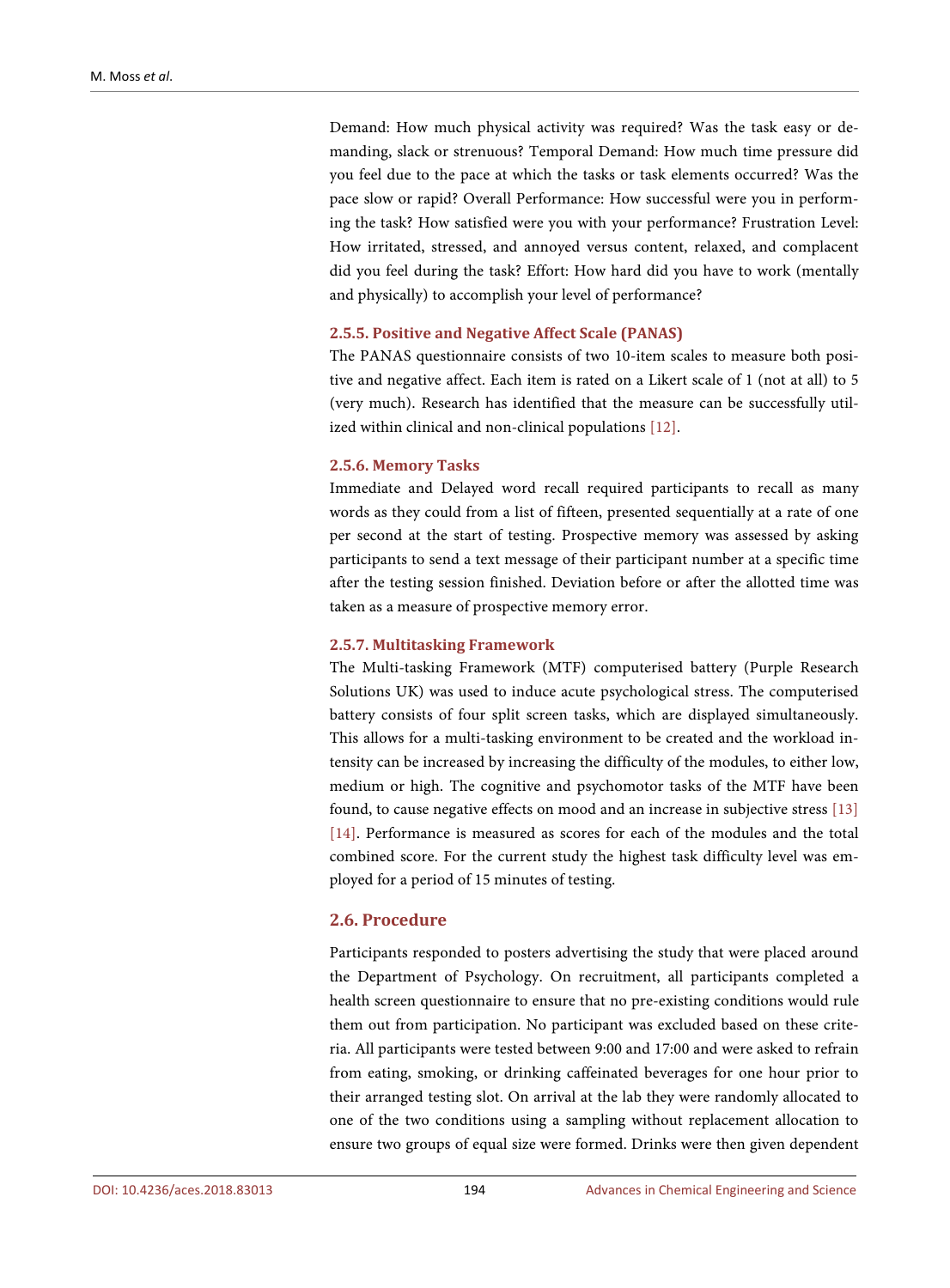on condition and baseline subjective measures taken and the physiological sensors applied. After a period of twenty minutes to allow for absorption of the drinks the word recall tasks and Multi-Tasking Framework were completed, with present stress recorded at set points. A final set of subjective measures were then recorded. Upon completion, participants were fully debriefed regarding the nature of the study and the condition that they had been in. The study received full ethical approval from the faculty of Health and Life Sciences ethics committee at Northumbria University, Newcastle, UK.

## **3. Results**

## **3.1. Cognition**

Descriptive statistics for both conditions and all cognitive dependent variables are presented along with calculated values for Cohen's d in [Table 1.](#page-5-0) As can be seen, immediate and delayed word recall and prospective memory possessed small effects in favour of the Rosemary water condition. A very small effect exists for the overall multi-tasking framework (MTF) total that is largely a consequence of the difference in performance on the letter search task.

## **3.2. Subjective Variables**

Subjective mood scores were calculated as described in the method section. Where change scores are indicated pre-test values are subtracted from post-test values such that a positive change score indicates an increase on that variable from the start to the end of the testing procedure. Descriptive statistics for both conditions and all subjective dependent variables (except the present stress scale for which see [Figure 1\)](#page-6-0) are presented along with calculated values for Cohen's d in [Table 2.](#page-6-1) A medium effect size exists for change in Alertness with Rosemary

<span id="page-5-0"></span>Table 1. Means (standard deviations) and Cohen's d measures of effect size for each of the cognitive variables and multi-tasking framework. Immediate and Delayed word recall scores represent number of correctly recalled words. Prospective memory scores indicate the amount of time (secs) the text message received deviated from the requested time. Scores on the multi-tasking framework are calculated by the software with speed and accuracy gaining points and errors or failures to respond losing points.

| Variable                  | Rosemary Water    | Control         | Cohen's d |
|---------------------------|-------------------|-----------------|-----------|
| MTF Total                 | 1312.20 (1054.76) | 1213.5 (908.28) | 0.10      |
| Tracking                  | 410.20 (350.78)   | 429.30 (386.83) | $-0.05$   |
| Telephone                 | 192.00 (230.45)   | 193.70 (158.50) | $-0.01$   |
| Letter Search             | 178.00 (929.94)   | 64.30 (611.61)  | 0.14      |
| Warning Signal            | 532.00 (92.71)    | 526.20 (63.19)  | 0.08      |
| Immediate Word Recall     | 8.00(2.31)        | 7.50(1.26)      | 0.27      |
| Delayed Word Recall       | 6.40(2.79)        | 5.80(1.62)      | 0.26      |
| <b>Prospective Memory</b> | 207.5 (265.68)    | 289.20 (307.43) | $-0.29$   |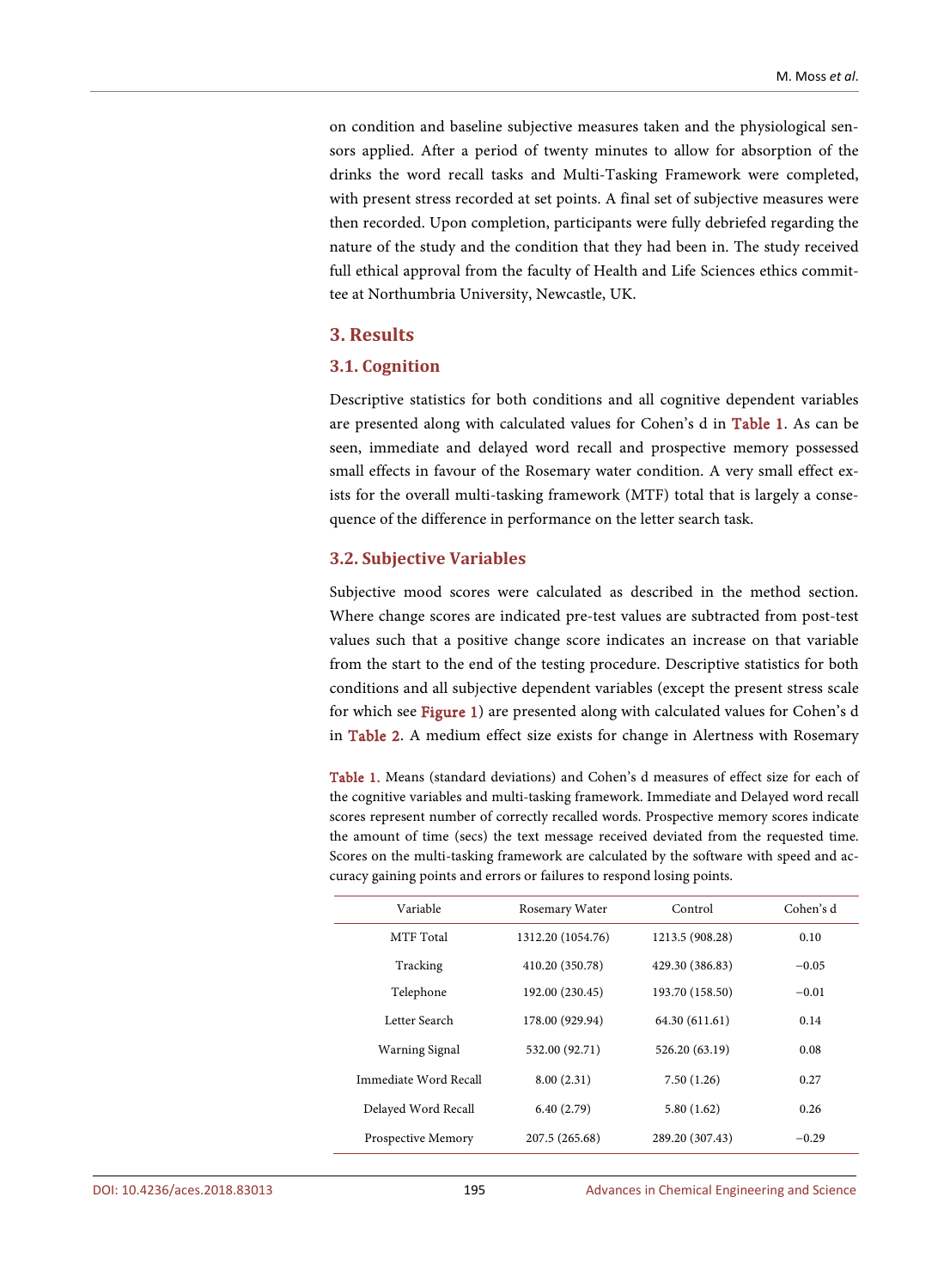<span id="page-6-0"></span>

Figure 1. Mean present stress scale change from baseline for both conditions over the testing period. Error bars represent standard errors and are presented in one direction only for each point to aid clarity of the figure. IWR = Immediate Word Recall; MTF 1 to MTF 5 represent the start of the multitasking framework and subsequent 3 minute windows up to the end of the framework task; DWR = Delayed Word Recall and SM = Subjective measure completion.

| Variable               | Rosemary Water | Control       | Cohen's d |  |
|------------------------|----------------|---------------|-----------|--|
| Alert change           | 7.80(5.05)     | 5.30(5.49)    | 0.47      |  |
| Calm change            | 10.00(15.95)   | 10.00 (16.86) | 0.00      |  |
| Content change         | $-4.50(15.24)$ | $-9.5023.18$  | 0.25      |  |
| Positive Affect change | 1.40(4.88)     | 0.20(4.93)    | 0.24      |  |
| Negative Affect change | $-1.80(5.11)$  | $-0.90(1.59)$ | $-0.24$   |  |
| Mental Demand          | 75.00 (23.00)  | 78.00 (16.00) | $-0.15$   |  |
| Physical Demand        | 31.00 (25.00)  | 22.50 (19.00) | 0.38      |  |
| Temporal Demand        | 85.00 (6.60)   | 85.00 (8.80)  | 0.00      |  |
| Performance            | 56.00 (21.00)  | 62.00(26.00)  | $-0.25$   |  |
| Frustration            | 81.00 (7.80)   | 80.00 (13.00) | 0.09      |  |
| Effort                 | 58.00 (32.00)  | 59.00 (21.00) | $-0.04$   |  |

<span id="page-6-1"></span>Table 2. Means (standard deviations) for the subjective variables. Those marked "change" represent the difference between ratings from pre to post testing with positive values indicating an increase in that element over the testing session. The six scales of the NASA-tlx were scored only at the end of testing and so represent absolute values.

having the greater increase pre- to post-testing. There is a greater decrease in calmness in the control condition than in the Rosemary water condition, with a small effect size. Positive and Negative affect possess equal and opposite-signed small effects in favour of Rosemary Water. With regard to the NASA-tlx scale, participants in the Rosemary water condition found the testing session more physically demanding with a small to medium effect size, but less mentally de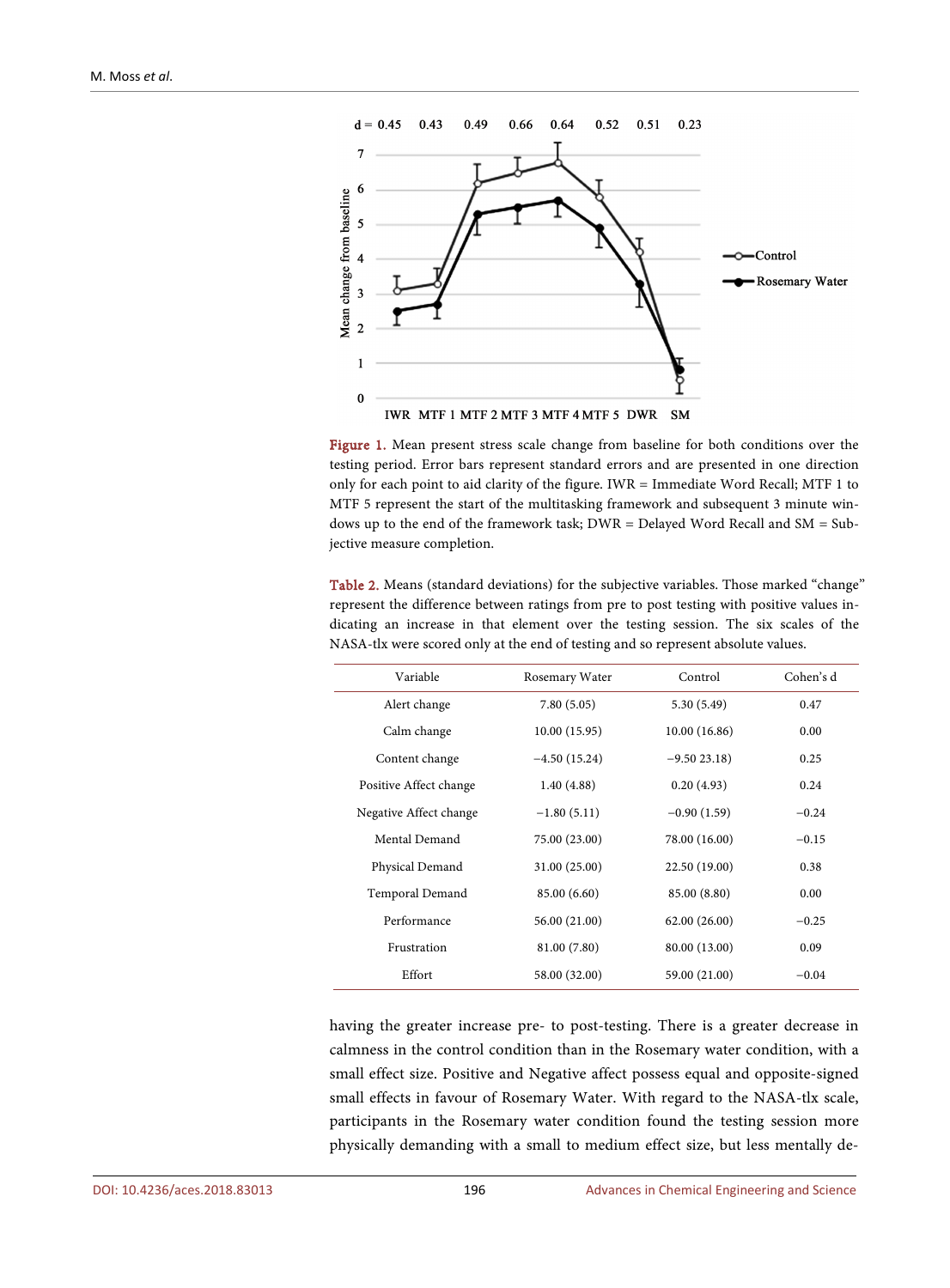manding with a small effect. Participants in the control condition felt happier with their performance than those in the Rosemary water condition with a small effect size.

[Figure 1](#page-6-0) presents the change from baseline values for the present stress scale. Cohen's d values for the comparisons at each time point are presented above the figure. The participants in the Rosemary water condition consistently reported lower stress throughout the testing procedure, with a return to near baseline levels for both groups at the point when the second subjective measures are completed.

Figures two to four display the mean change from baseline for the three physiological variables recorded in the study: heart rate, systolic and diastolic blood pressure for both conditions. Cohen's d values for the comparisons at each time point are presented above each figure.

As can be seen in [Figure 2,](#page-7-0) both conditions start the cognitive testing period with a noticeable increase in heart rate compared to baseline of five beats per minute. As testing progresses heart rate in the Rosemary water condition declines whereas that in the control condition is maintained at a higher level until the end of the testing when the two conditions are reconciled around three beats per minute above baseline. Medium sized effects are observed across the period that represents the completion of the multitasking framework.

The multi-tasking framework leads to a large increase in systolic blood pres-sure in the control condition [\(Figure 3\)](#page-8-0). This is considerably blunted in the Rosemary water condition. Both conditions show a decline in systolic blood pressure at the end of the framework task although continues to be higher in the control condition with medium to large effects present over the testing period.

<span id="page-7-0"></span>

Figure 2. Mean heart rate change from baseline (bpm) for both conditions over the testing period. Error bars represent standard errors and are presented in one direction only for each point to aid clarity of the figure. IWR = Immediate Word Recall; MTF 1 to MTF 5 represent the start of the multitasking framework and subsequent 3 minute windows up to the end of the framework task; DWR = Delayed Word Recall and SM = Subjective measure completion.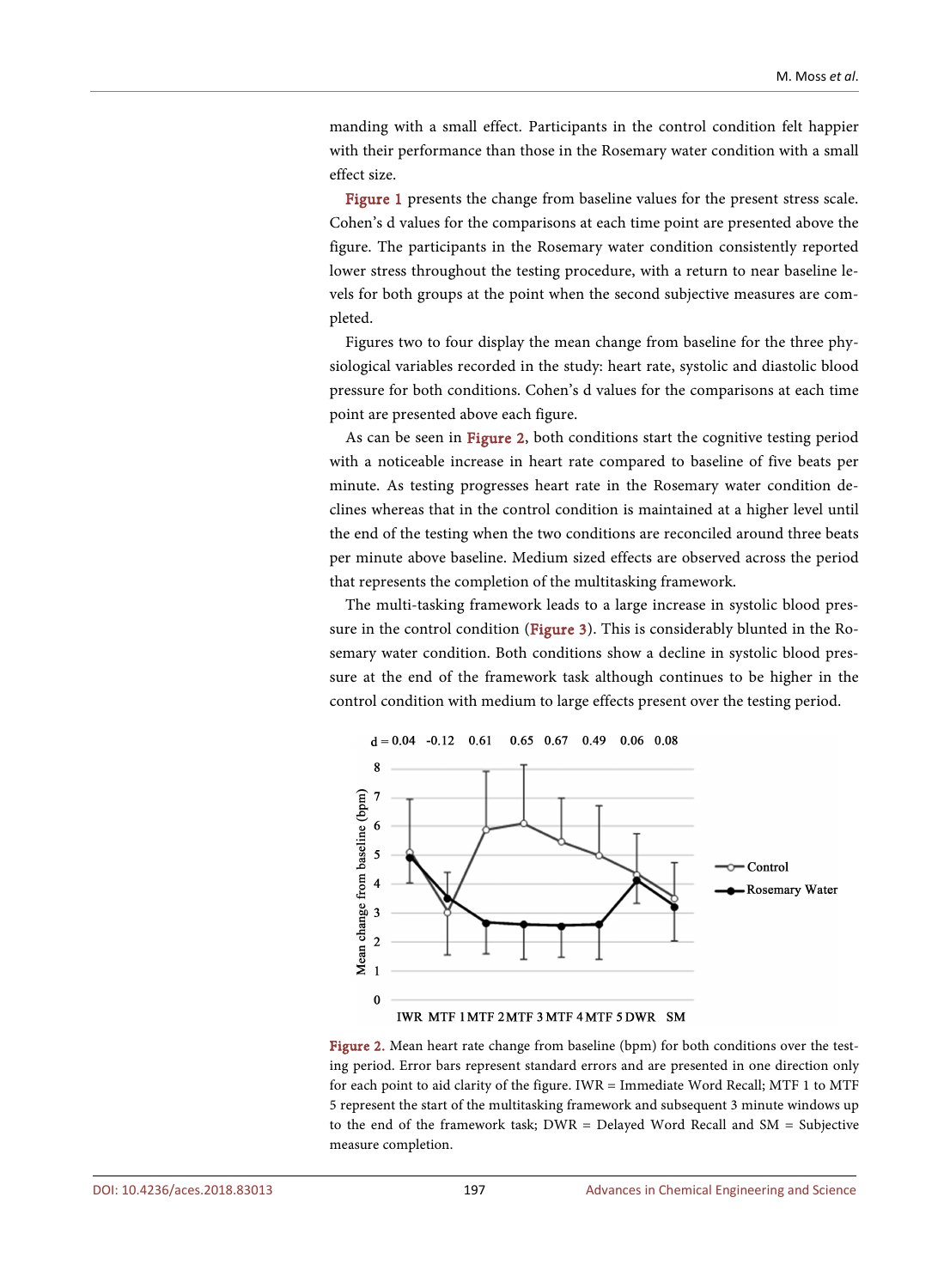Diastolic blood pressure is largely stable across the testing period in the Rosemary water condition, compared to a noticeable increase in the control condition, particularly during completion of the multi-tasking framework. Effect sizes are medium to large across the duration of testing [\(Figure 4\)](#page-8-1).

<span id="page-8-0"></span>

Figure 3. Mean systolic blood pressure change from baseline (mm Hg) for both conditions over the testing period. Error bars represent standard errors and are presented in one direction only for each point to aid clarity of the figure. IWR = Immediate Word Recall; MTF 1 to MTF 5 represent the start of the multitasking framework and subsequent 3 minute windows up to the end of the framework task; DWR = Delayed Word Recall and SM = Subjective measure completion.

<span id="page-8-1"></span>

Figure 4. Mean diastolic blood pressure change from baseline (mm Hg) for both conditions over the testing period. Error bars represent standard errors and are presented in one direction only for each point to aid clarity of the figure. IWR = Immediate Word Recall; MTF 1 to MTF 5 represent the start of the multitasking framework and subsequent 3 minute windows up to the end of the framework task; DWR = Delayed Word Recall and SM = Subjective measure completion.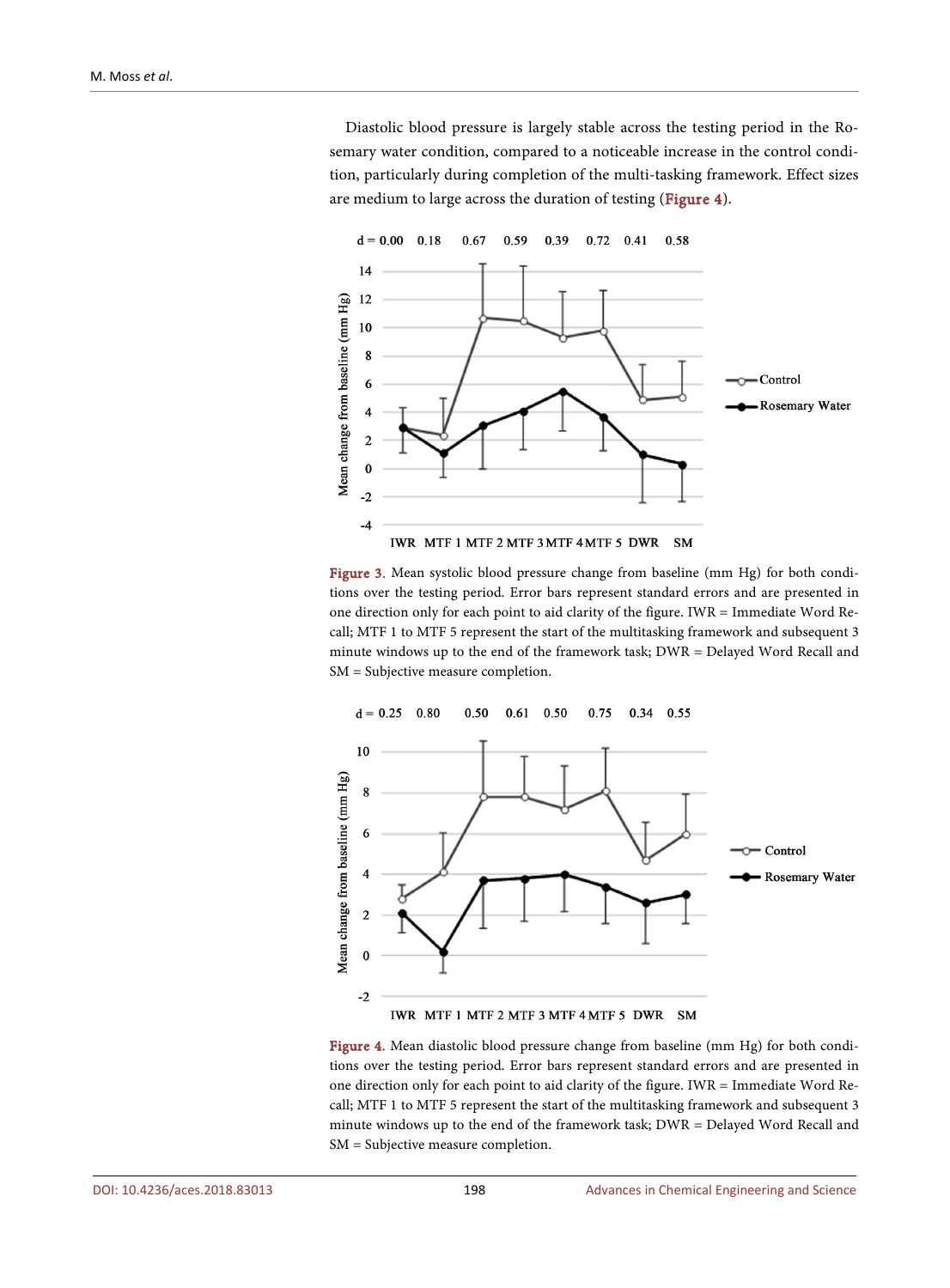## **4. Discussion**

The data collected in this pilot study reveal some interesting indications regarding the potential for carbonated No. 1 Rosemary Water to impact upon cognitive, subjective and physiological variables in healthy young adults. Due to the pilot nature of the study, tests of significance have been eschewed in favour of measures of effect size as defined by Cohen [\[15\],](#page-12-7) and the discussion will be based around these. Considering the cognitive variables, it was predicted that aspects of memory previously identified as sensitive to Rosemary might benefit from the acute consumption of a Rosemary water product containing active ingredients. This was found to be the case with small effects present. Indeed the size of the effects observed are similar to those previously reported for both aroma [\[1\]](#page-11-0) [\[2\]](#page-11-1) and oral administration [\[6\]](#page-11-5) [\[7\]](#page-11-6) of Rosemary. Enhancement effects following oral administration help to shed some light on the potential mechanism underpinning the effects of Rosemary, as they rule out the likelihood of innervations from the olfactory bulb activating task sensitive areas of the brain—a widely purported possibility in the aroma research field [\[16\].](#page-12-8) In support of the alternate hypothesis that absorption of active compounds is the key that unlocks pharmacological mediated effects, is evidence from animal studies that demonstrate that 1,8-cineole is readily absorbed by the gut and impacts on behaviour [\[17\]](#page-12-9) [\[18\].](#page-12-10) In vitro studies have previously demonstrated that 1,8-cineole has significant anti-cholinesterase properties [\[19\],](#page-12-11) and given the primary role of the cholinergic system in memory it is possible that such a mechanism underpins the cognitive effects observed here and elsewhere. Although no bioavailability data exist for No. 1 Rosemary Water at this time, the data suggest that this may be the case, a proposal further supported by previous data showing that plasma levels of 1,8-cineole correlate with cognitive performance following exposure to Rosemary aroma [\[20\].](#page-12-12)

There is much less impact observed for scores gained on the multi-tasking framework, although this might not be too surprising. "The multitasking framework is a performance-based, cognitively demanding stressor, representative of environments where individuals are required to attend and respond to several different stimuli simultaneously with varying levels of workload." [\[21\].](#page-12-13) As such, it is not designed to be a means of directly assessing cognition, and scores on the four modules are not equally weighted. It is designed to induce cognitive load and stress through competing demands for the attention of the participant. As a consequence, these parameters shall not be focused on here above the observation that condition did not appear to impact on performance. What is of greater importance is the impact of the multi-tasking framework on the physiological and subjective measures. Previous studies have consistently shown that the multi-tasking framework employed here can significantly increase heart rate and blood pressure from baseline levels [\[21\]](#page-12-13) [\[22\]](#page-12-14) [\[23\].](#page-13-0) The current study found responses of the same kind, but notably much greater in the control condition. Indeed, Rosemary water appeared to exert what might be seen as a protective effect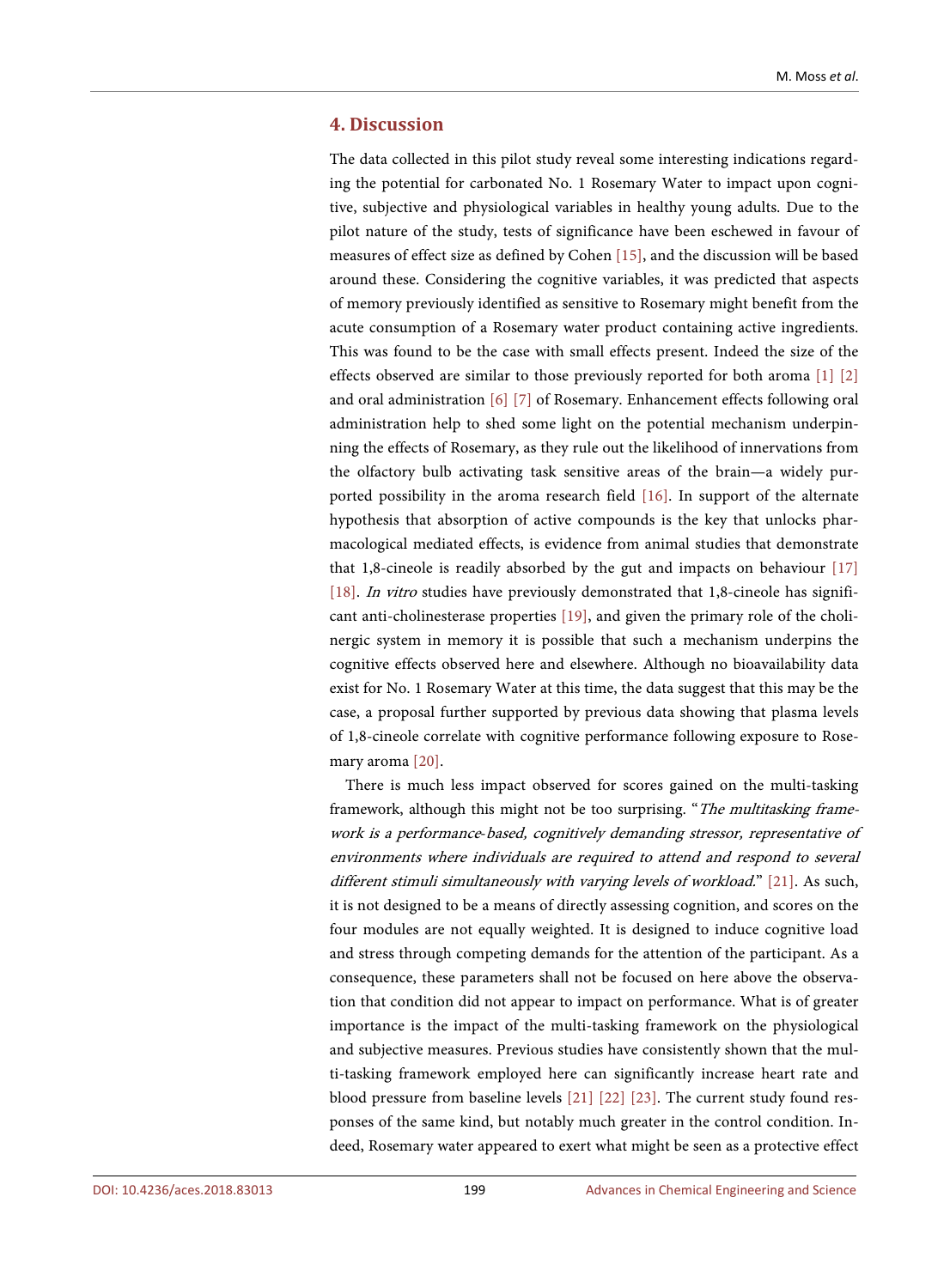on these physiological variables with medium effect sizes across the board. This is of particular interest because no previous studies have identified Rosemary as possessing such properties when consumed orally, and in resting individuals the administration of Rosemary aroma has been associated with an increase in these variables [\[5\].](#page-11-4) However, intravenous injections of 1,8-cineole (the major active component in Rosemary essential oil) produces decreases in heart rate and blood pressure as a consequence of vascular relaxation in free-to-roam rats [\[24\].](#page-13-1) The possibilities suggested by the data reported here are intriguing, and worthy of further investigation. It may be that Rosemary possesses the properties to alleviate the physiological responses to acute stress through such a mechanism.

Consideration of the physiological markers of stress reactivity leads neatly on to the subjective psychological assessments. Here we find a medium effect for the increase in "alert" and a small effect for the decrease in "calm"; both in favour of Rosemary water. These are also interesting as they mirror findings reported elsewhere [\[4\]](#page-11-3) [\[5\]](#page-11-4) for Rosemary aroma. However, their observation here suggests that these effects are not a consequence of olfactory stimulation either. This is perhaps somewhat unexpected as previous studies have suggested that the mechanisms for influencing mood and cognition might be distinct; potentially one olfactory and one pharmacological; as correlations between the two variables have not been consistently present [\[6\]](#page-11-5) [\[20\].](#page-12-12) The scales from the PANAS show similar small benefits as a consequence of drinking Rosemary Water. This is a novel finding, employing a scale widely used in Health research but not to the authors' knowledge in connection with Rosemary. The small effects are in keeping with the "alert" and "calm" mood scales and support the general reputation of Rosemary as an uplifting herb [\[25\];](#page-13-2) even if in this study it is not a consequence of inhaling the aroma. It may be the case that the physiological effects on heart rate and blood pressure at a time of stress mediate the subjective mood effects. Such subjective effects have been reported in chronic patient treatment studies of high blood pressure [\[26\],](#page-13-3) although persistent low blood pressure also has negative effects on mood [\[27\].](#page-13-4) Further work is warranted in order to clarify the relationship between physiological and subjective variables in healthy adults at times of stress and when subjected to interventions that might reduce perceived stress in the manner reported here. Finally, the NASAtlx produced results that in some respect run counter to those previously reported here. A small to medium effect indicating that Rosemary water produced feelings of greater physical effort or exhaustion as a consequence of completing the study was identified. Whereas those in the control condition reported higher levels of satisfaction with their performance on the tasks—in spite of not performing as well. Why these effects should be observed is not clear, but it is possible that the cardiovascular response to stress is normative and the protective effect observed for Rosemary water might lead individuals to think they need to try harder as the "natural" response is not there? This might also relate to lower performance satisfaction as the tasks appeared harder? These latter points are of course purely speculative and do not seem to chime with better evaluations of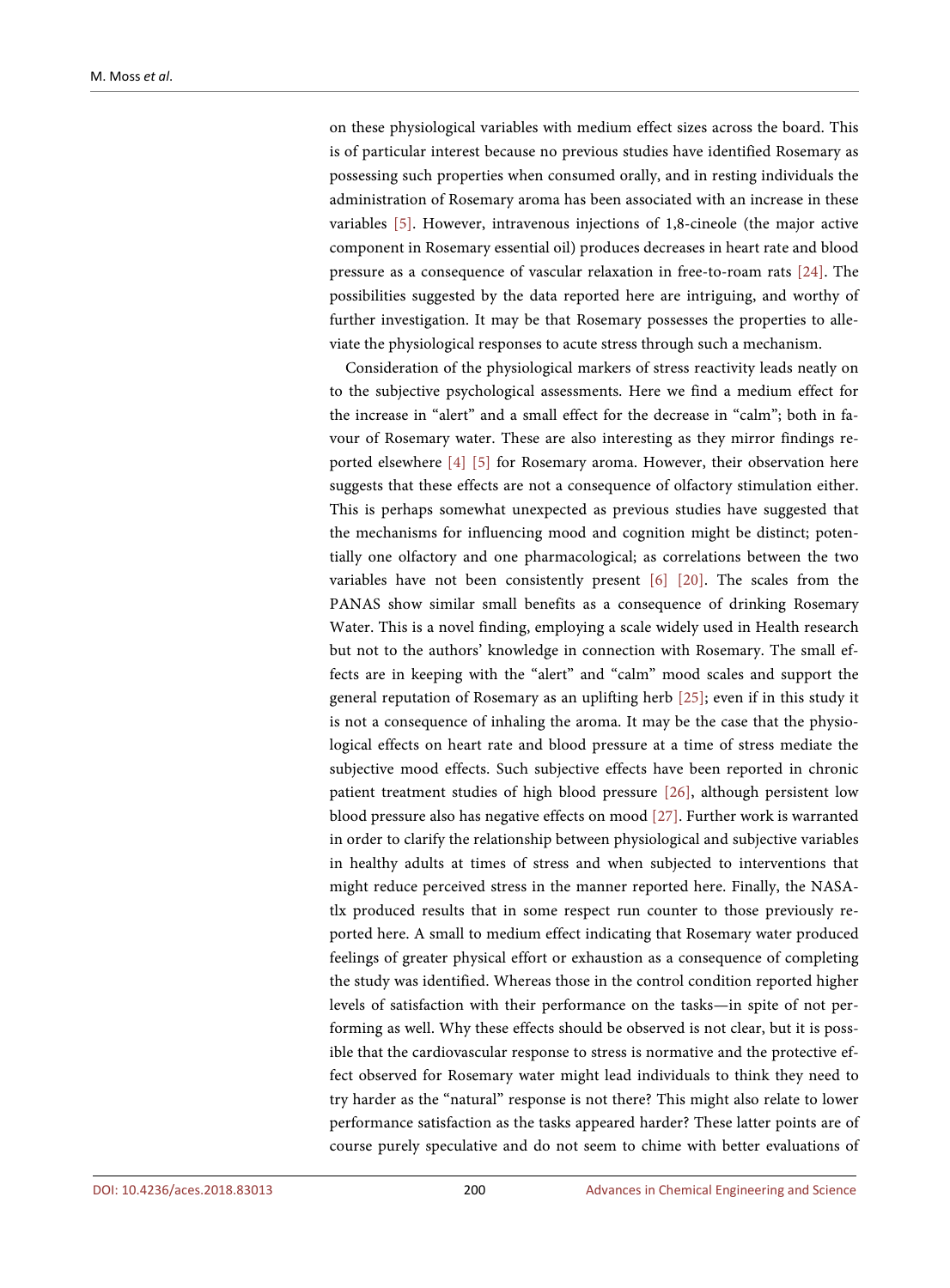"alert" and "calm" reported above.

As a pilot, this study has provided some interesting data that certainly suggest there is value in greater investigation of the potential properties of No. 1 Rosemary Water. Possible benefits for memory, and in particular the cardiovascular responses to acute stress are exciting avenues to explore. Indeed, current work in our lab includes a large scale replication of this study, and investigations of the impact of chronic consumption of No. 1 Rosemary Water on a number of cognitive, psychological, cerebrovascular and EEG variables.

# **5. Conclusion**

To conclude, Rosemary herb offers a number of interesting possible health promoting applications, from antioxidant and anti-microbial to hepatoprotective and antitumorigenic activity [\[28\].](#page-13-5) The current study adds to the growing evidence in support of the potential for enhancing memory-based aspects of cognitive functioning, improving mood especially in terms of subjective alertness and reduced stress, and perhaps even delivering cardiovascular benefits as well. Future research in this area would benefit from inclusion of bioavailability data regarding the absorption of identified active components in No. 1 Rosemary Water, in order to facilitate correlations with performance, mood and physiological data to be calculated.

# **Conflicts of Interest**

The authors declare that there are no conflicts of interests.

## **References**

- <span id="page-11-0"></span>[1] Moss, M., et al. (2003) Aromas of Rosemary and Lavender Essential Oils Differentially Affect Cognition and Mood in Healthy Adults. International Journal of Neuroscience, 113, 15-38. <https://doi.org/10.1080/00207450390161903>
- <span id="page-11-1"></span>[2] Moss, M. (2004) Half Way to Scarborough Fair? The Cognitive and Mood Effects of Rosemary and Sage Aromas. Phytothérapie, 1-6. <https://link.springer.com/article/10.1007%2Fs10298-016-1092-x>
- <span id="page-11-2"></span>[3] Filiptsova, O., et al. (2017) The Essential Oil of Rosemary and Its Effect on the Human Image and Numerical Short-Term Memory. Egyptian Journal of Basic and Applied Sciences, 4, 107-111. <https://doi.org/10.1016/j.ejbas.2017.04.002>
- <span id="page-11-3"></span>[4] Diego, M.A., et al. (1998) Aromatherapy Positively Affects Mood, EEG Patterns of Alertness and Math Computations. International Journal of Neuroscience, 96, 217-224. <https://doi.org/10.3109/00207459808986469>
- <span id="page-11-4"></span>[5] Sayorwan, W., et al. (2012) Effects of Inhaled Rosemary Oil on Subjective Feelings and Activities of the Nervous System. Scientia Pharmaceutica, 81, 531-542. <https://doi.org/10.3797/scipharm.1209-05>
- <span id="page-11-5"></span>[6] Laybourne, G., et al. (2003) Effects of Acute Oral Administration of Rosemary and Peppermint on Cognition and Mood in Healthy Adults. Journal of Psychopharmacology, Sage Publications Ltd., London, 17, A62.
- <span id="page-11-6"></span>[7] Pengelly, A., *et al.* (2012) Short-Term Study on the Effects of Rosemary on Cognitive Function in an Elderly Population. Journal of Medicinal Food, 15, 10-17.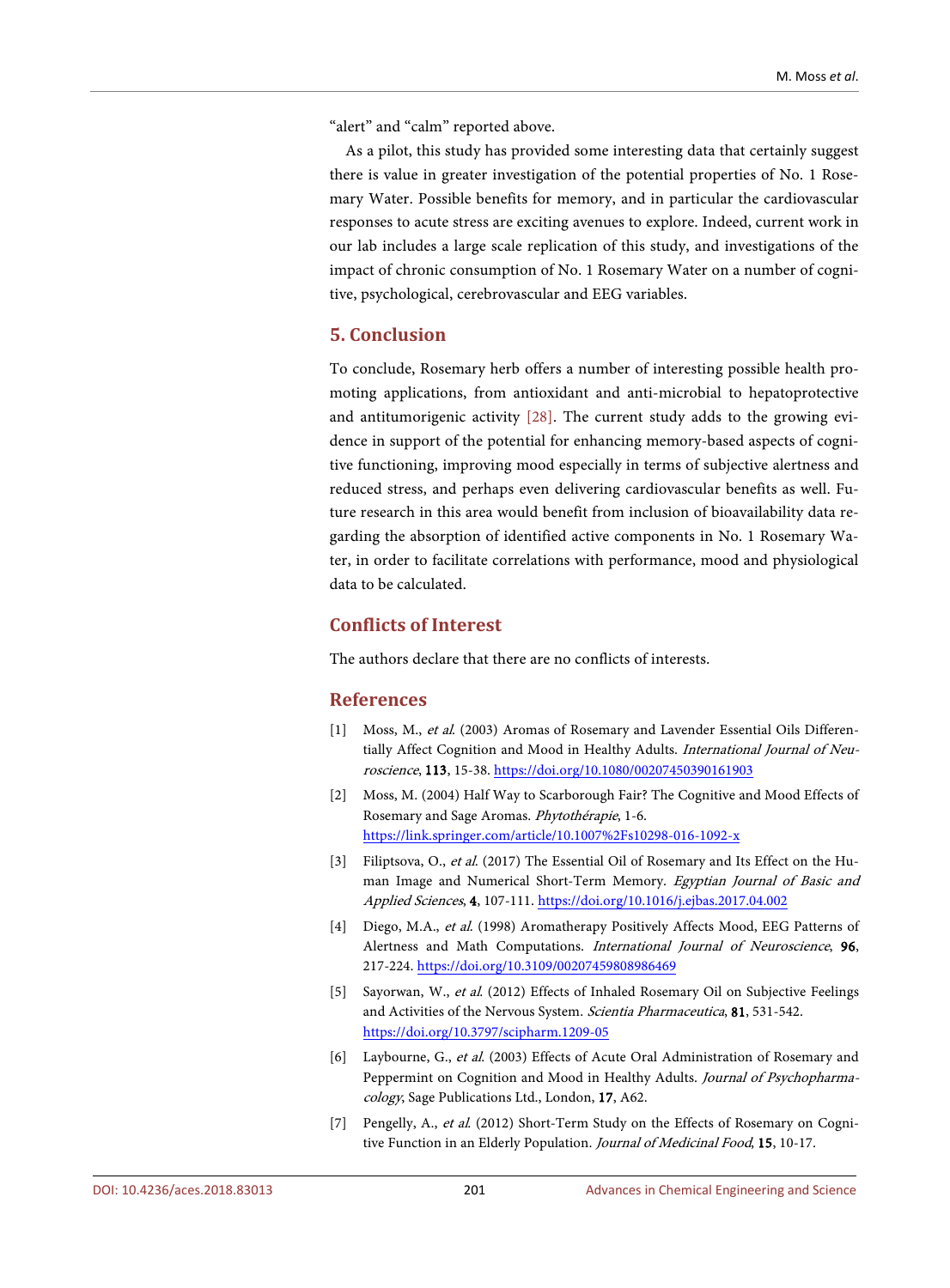<https://doi.org/10.1089/jmf.2011.0005>

- <span id="page-12-0"></span>[8] Nematolahi, P., et al. (2018) Effects of Rosmarinus officinalis L. on Memory Performance, Anxiety, Depression, and Sleep Quality in University Students: A Randomized Clinical Trial. Complementary Therapies in Clinical Practice, 30, 24-28. <https://doi.org/10.1016/j.ctcp.2017.11.004>
- <span id="page-12-1"></span>[9] Coutinho Moraes, D.F., et al. (2015) DNA-Based Authentication of Botanicals and Plant-Derived Dietary Supplements: Where Have We Been and Where Are We Going? Planta Medica, 81, 687-695. <https://doi.org/10.1055/s-0035-1545843>
- <span id="page-12-2"></span>[10] Bond, A. and Lader, M. (1974) The Use of Analogue Scales in Rating Subjective Feelings. British Journal of Medical Psychology, 47, 211-218. <https://doi.org/10.1111/j.2044-8341.1974.tb02285.x>
- <span id="page-12-3"></span>[11] Nagy, M.S. (2002) Using a Single-Item Approach to Measure Facet Job Satisfaction. Journal of Occupational and Organizational Psychology, 75, 77-86. <https://doi.org/10.1348/096317902167658>
- <span id="page-12-4"></span>[12] Crawford, J.R. and Henry, J.D. (2004) The Positive and Negative Affect Schedule (PANAS): Construct Validity, Measurement Properties and Normative Data in a Large Non-Clinical Sample. British Journal of Clinical Psychology, 43, 245-265. <https://doi.org/10.1348/0144665031752934>
- <span id="page-12-5"></span>[13] Kennedy, D.O., Little, W. and Scholey, A.B. (2004) Attenuation of Laboratory-Induced Stress in Humans after Acute Administration of Melissa officinalis (Lemon Balm). Psychosomatic Medicine, 66, 607-613. <https://doi.org/10.1097/01.psy.0000132877.72833.71>
- <span id="page-12-6"></span>[14] Wetherell, M.A. and Sidgreaves, M.C. (2005) Secretory Immunoglobulin—A Reactivity Following Increases in Workload Intensity Using the Defined Intensity Stressor Simulation (DISS). Stress and Health, 21, 99-106. <https://doi.org/10.1002/smi.1038>
- <span id="page-12-7"></span>[15] Cohen, J. (1992) A Power Primer. Psychological Bulletin, 112, 155. <https://doi.org/10.1037/0033-2909.112.1.155>
- <span id="page-12-8"></span>[16] Cook, N. and Lynch, J. (2008) Aromatherapy: Reviewing Evidence for Its Mechanisms of Action and CNS Effects. British Journal of Neuroscience Nursing, 4, 595-601. <https://doi.org/10.12968/bjnn.2008.4.12.31963>
- <span id="page-12-9"></span>[17] Kovar, K., et al. (1987) Blood Levels of 1,8-Cineole and Locomotor Activity of Mice after Inhalation and Oral Administration of Rosemary Oil. Planta Medica, 53, 315-318. <https://doi.org/10.1055/s-2006-962725>
- <span id="page-12-10"></span>[18] Boyle, R.R., et al. (2005) Rapid Absorption of Dietary 1,8-Cineole Results in Critical Blood Concentration of Cineole and Immediate Cessation of Eating in the Common Brushtail Possum (Trichosurus vulpecula). Journal of Chemical Ecology, 31, 2775- 2790. <https://doi.org/10.1007/s10886-005-8393-0>
- <span id="page-12-11"></span>[19] Orhan, I., et al. (2008) Activity of Essential Oils and Individual Components against Acetyl- and Butyrylcholinesterase. Zeitschrift für Naturforschung C, 63, 547. <https://doi.org/10.1515/znc-2008-7-813>
- <span id="page-12-12"></span>[20] Moss, M. and Oliver, L. (2012) Plasma 1,8-Cineole Correlates with Cognitive Performance Following Exposure to Rosemary Essential Oil Aroma. Therapeutic Advances in Psychopharmacology, 2, 103-113. <https://doi.org/10.1177/2045125312436573>
- <span id="page-12-13"></span>[21] Wetherell, M.A. and Carter, K. (2014) The Multitasking Framework: The Effects of Increasing Workload on Acute Psychobiological Stress Reactivity. Stress and Health, 30, 103-109. <https://doi.org/10.1002/smi.2496>
- <span id="page-12-14"></span>[22] Kelly-Hughes, D.H., Wetherell, M.A. and Smith, M.A. (2014) Type D Personality